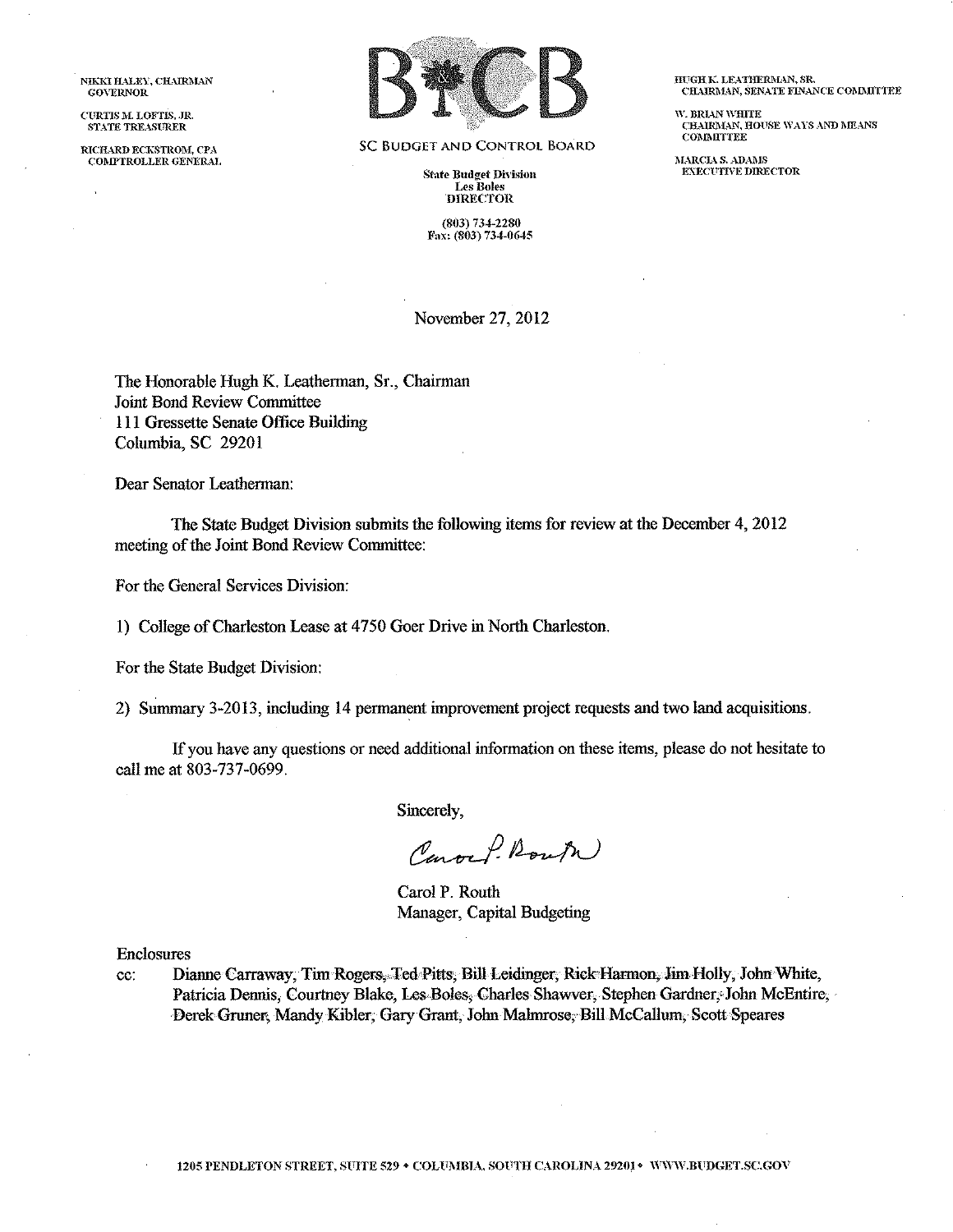# JOINT BOND REVIEW COMMITTEE AGENDA ITEM WORKSHEET

## Meeting Scheduled for: December 4, 2012

Regular Agenda

## 1. Submitted by:

- Agency: Division of General Services  $(a)$
- Authorized Official Signature:  $(b)$

Carla Griffin. Deputy Director

2. Subject: College of Charleston Lease at 4750 Goer Drive in North Charleston

## 3. Summary Background Information:

The College of Charleston requests approval to lease from Virgie C. Simmons Family, LLC (Landlord) 44,318 square feet at 4750 Goer Drive, Suites D & E in North Charleston, Landlord is a South Carolina limited liability company with its principal office in Charleston, South Carolina.

The College currently occupies the leased space at an annual cost of \$236,658.12 (\$5.34 per square foot) by lease agreement which expired October 14, 2011 and is currently in holdover status. In addition to rent, the College is responsible for electricity, janitorial and security charges of approximately \$23,477 annually. The College's total annual cost for the present year under the current lease is approximately \$260,135.12 (\$5.87 per square foot). The leased space is used to house the College's central warehouse and receiving department.

The new lease was negotiated after a solicitation for space was issued. The lease term will be ten years commencing December 15, 2012. Rent will be \$18,465.83 per month or \$221,590.00 per year (\$5.00 per square foot annually) for the first two years of the lease; thereafter, the annual rate per square foot will increase to \$5.10 for years three (3) and four  $(4)$ , \$5.20 for years five (5) and six (6), \$5.30 for years seven (7) and eight (8), and \$5.40 for years nine  $(9)$  and ten  $(10)$ . In addition to rent, the College will continue to be responsible for its electricity, janitorial and security charges. All other operating costs are included with rent and the College is not responsible for any increases of such expenses.

Landlord will continue to provide adequate surface parking adjacent to the building. The proposed lease will save the College \$15,068.12 in the first year of the lease and an estimated \$62,045.20 over ten years. The proposed lease further avoids moving, network wiring and other costs associated with relocating to a new facility.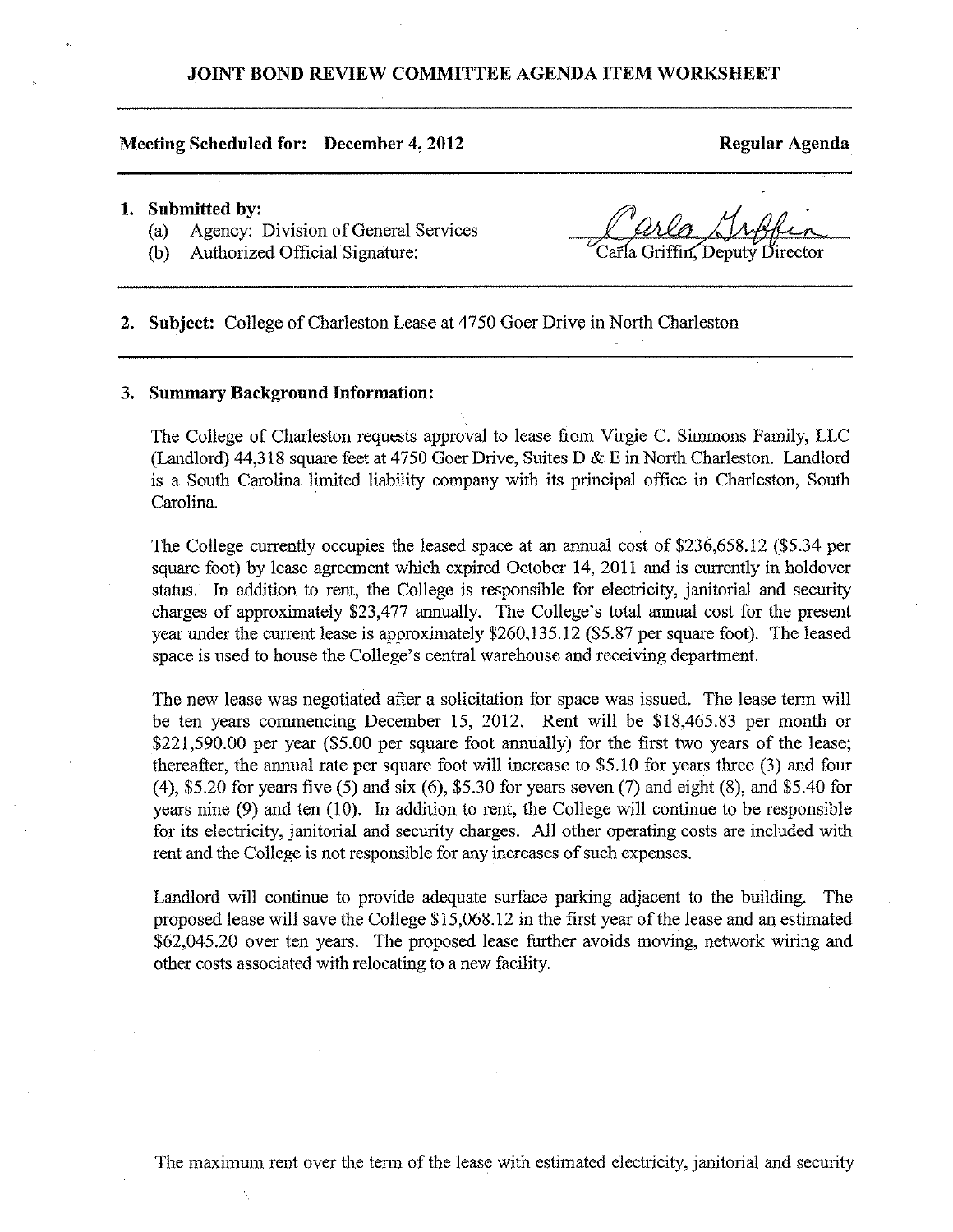charges (other charges) is as follows:

| Year             | Rent             | Rent        | Other Charges | Total Cost       | Total      |
|------------------|------------------|-------------|---------------|------------------|------------|
|                  |                  | Rate/SF     | (est.)        | (estimated)      | Cost/SF    |
|                  | 221,590.00<br>\$ | \$5.00      | \$23,477.00   | 245,067.00<br>\$ | \$5.53     |
| 2                | 221,590.00<br>\$ | 5.00<br>S.  | \$23,477.00   | 245,067.00<br>\$ | 5.53<br>S. |
| 3                | 226,021.80<br>\$ | \$5.10      | \$23,477.00   | 249,498.80<br>\$ | \$5.63     |
| 4                | 226,021.80<br>\$ | \$5.10      | \$23,477.00   | 249,498.80<br>\$ | S.<br>5.63 |
| 5                | 230,453.60<br>\$ | \$5.20      | \$23,477.00   | 253,930.60<br>\$ | 5.73<br>S  |
| 6                | 230,453.60<br>\$ | \$5.20      | \$23,477.00   | 253,930.60<br>\$ | 5.73<br>S. |
| 7                | 234,885.40<br>\$ | 5.30<br>\$. | \$23,477.00   | 258.362.40<br>\$ | 5.83<br>S. |
| 8                | 234,885.40<br>\$ | \$5.30      | \$23,477.00   | 258,362.40<br>\$ | \$5.83     |
| 9                | 239,317.20<br>\$ | \$5,40      | \$23,477.00   | 262,794.20<br>\$ | 5.93<br>S. |
| 10               | 239,317.20<br>\$ | \$5.40      | \$23,477.00   | 262,794.20<br>\$ | \$5.93     |
| Ten year total   | \$2,304,536.00   |             |               | \$2,539,306.00   |            |
| Ten year average | 230,453.60<br>S  | 5.20<br>S   |               | 253,930.60<br>S  | S.<br>5.73 |

Comparables of similar commercial warehouse space leased in the Charleston area are as follows:

| Lease Date | Agency/Location                                                     | Rate   |
|------------|---------------------------------------------------------------------|--------|
|            | Commercial Shalom Byit, LLC (Owner), 1026 Legrand Blvd., Charleston | \$8.00 |
|            | Commercial   311 Huger, LLC (Owner), 311 Huger Street, Charleston   | \$7.28 |
| Commercial | Amstar/CK Charleston LLC, 2345 Charleston Regional Parkway          | \$6.13 |

The College has adequate funds for the lease according to a Budget Approval Form dated November 16, 2012, which also includes a multi-year plan. The leased space includes 28,492 square feet of non-climate-controlled warehouse space and 11,094 square feet of climatecontrolled warehouse space. The remaining 4,732 square feet is office space to accommodate 6 employees and includes a restroom, entry area, break room, kitchen, and receiving area.

No option to purchase the property is included in the lease. The warehouse building at 4750 Goer Drive was constructed in 1979. An environmental assessment dated November 11, 2008 recommends no further assessment is necessary. The lease was approved by Stephen C. Osborne, Executive Vice President for Business Affairs on behalf of the College of Charleston and by Virgie C. Simmons, sole member of Landlord. The lease was approved by the Commission on Higher Education on May 26, 2011.

The lease was presented to JBRC for approval on June 1, 2011, at which time the College of Charleston was asked to consider space on the Charleston Naval Base. The only available space on the Naval Base is the South Carolina Public Railways warehouse. Upon visiting the site, the College of Charleston determined that the site was not suitable for its needs due to its location, the extensive renovations that would be required to make the space usable, and the higher rent rate. No terms of the original lease presented on June 1, 2011 have changed with the exception of an additional reduction in rent from a ten year average of \$5.93 per square foot to \$5.73 per square foot.

4. What is JBRC asked to do? Approve the proposed ten year lease for the College of Charleston at 4750 Goer Drive in North Charleston.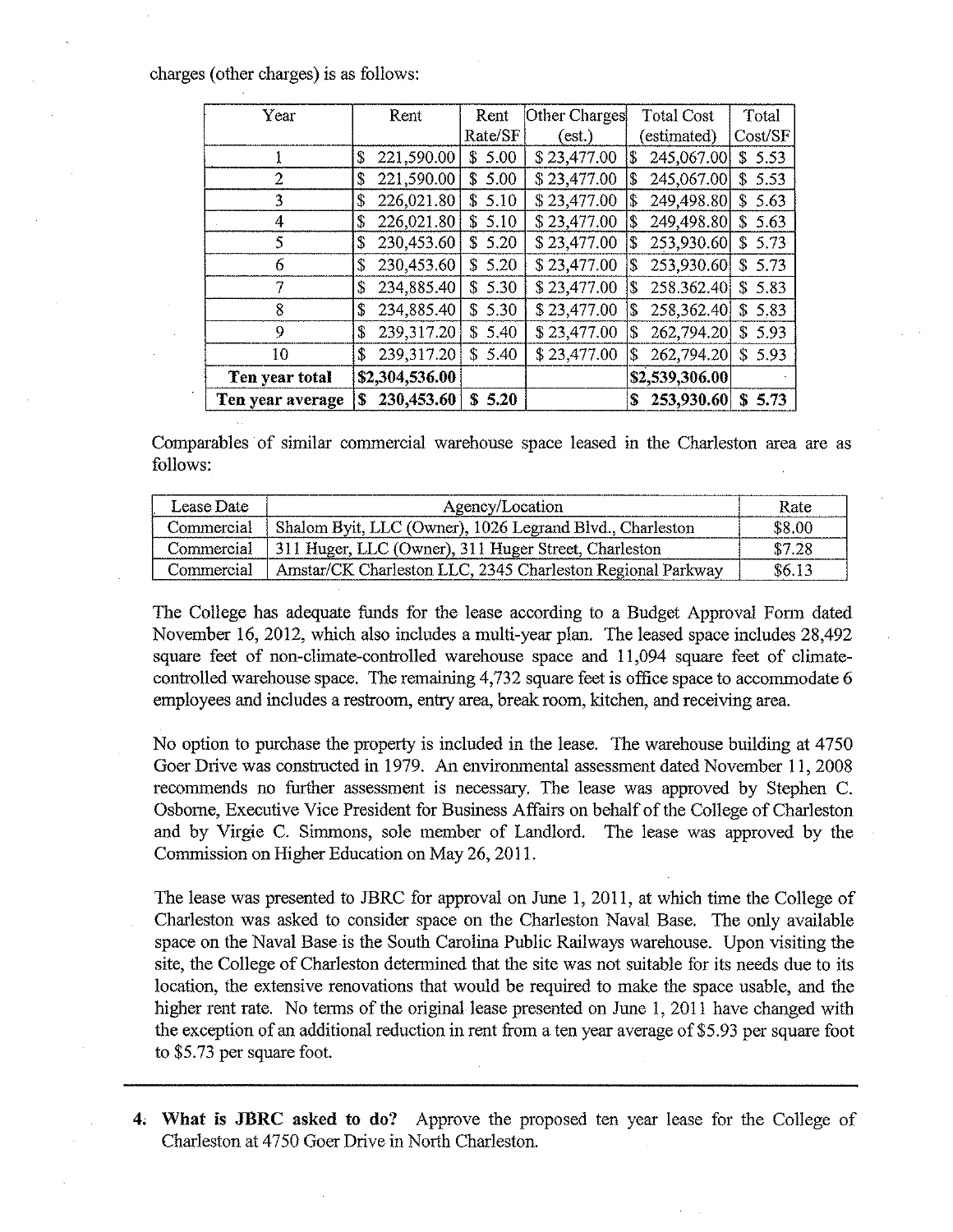5. What is recommendation of the Division of General Services? Approval of the proposed ten year for the College of Charleston at 4750 Goer Drive in North Charleston.

# 6. List of Supporting Documents:

- Letters from the College of Charleston dated May 9, 2011 and November 13, 2012  $(a)$
- SC Code of Laws Sections 1-11-55 and 1-11-56  $(b)$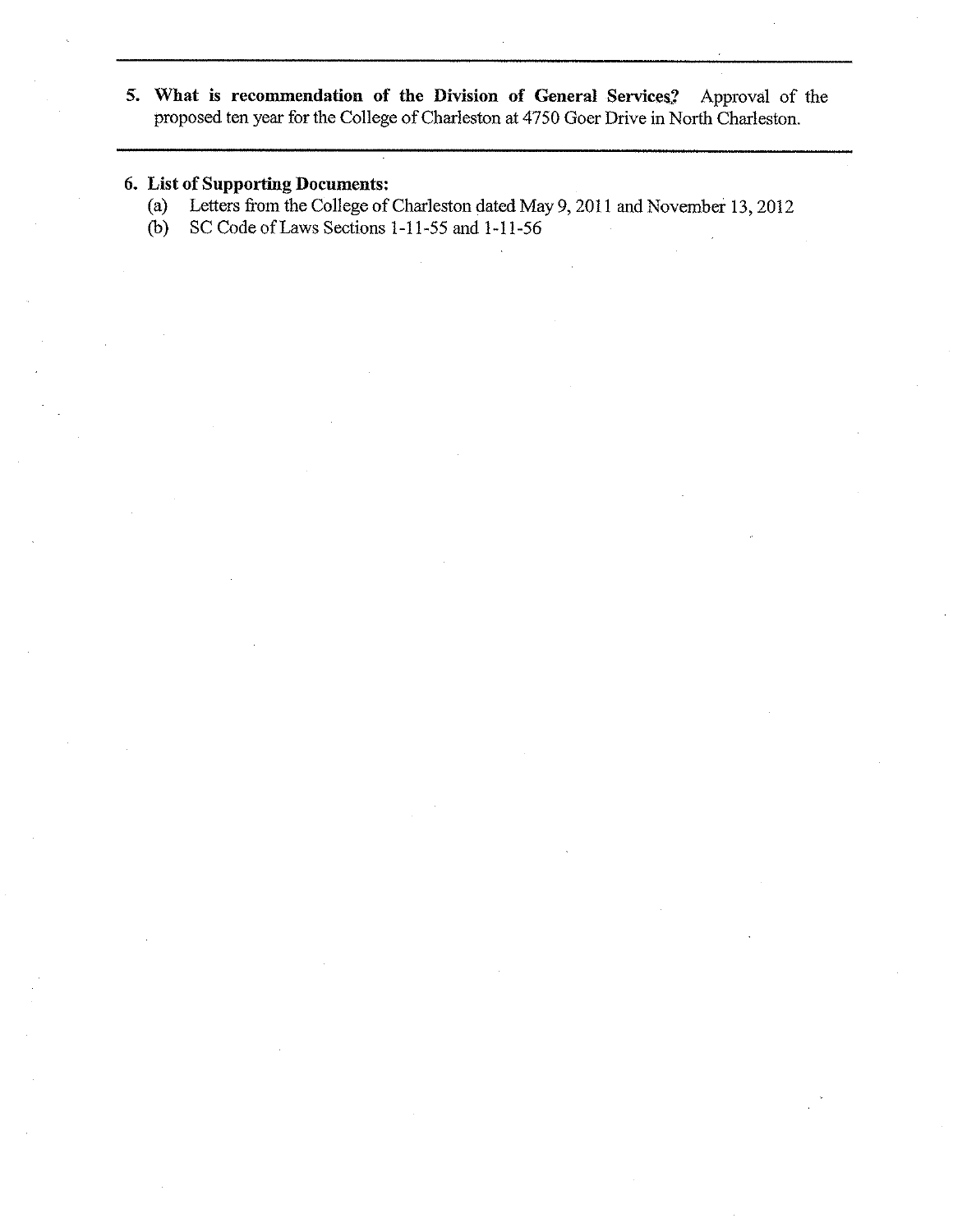

May 9, 2011

Lisa H. Catalanotto Program Manager/Attorney, Real Property Management South Carolina Budget and Control Board **General Services Division Property Services** 1201 Main Street, Suite 420 Columbia, SC 29201

### RE: Lease Number 002753/4750 Goer Drive Units D & E

Dear Ms. Catalanotto:

The College requests approval to renew lease number 002753 for 4750 Goer Drive Units D & E for a ten year period beginning October 15, 2011 and ending on October 14, 2021.

This lease provides the College with 44,318 SF of rentable office and warehouse space as well as thirteen (13) parking spaces, which is used to house our central warehouse and receiving department.

A recent solicitation was conducted by the Office of General Services and indicated that this lease is the best value. There are no facilities with a comparable number of storage, office and parking spaces available at lower rental rates.

We appreciate your assistance in obtaining JBRC and Budget and Control Board approval for the requested renewal of this lease.

Sincerely,

Stephen C. Aslame

Stephen C. Osborne **Executive Vice President for Business Affairs** 

66 GEORGE ST. | CHARLESTON, SC 29424-0001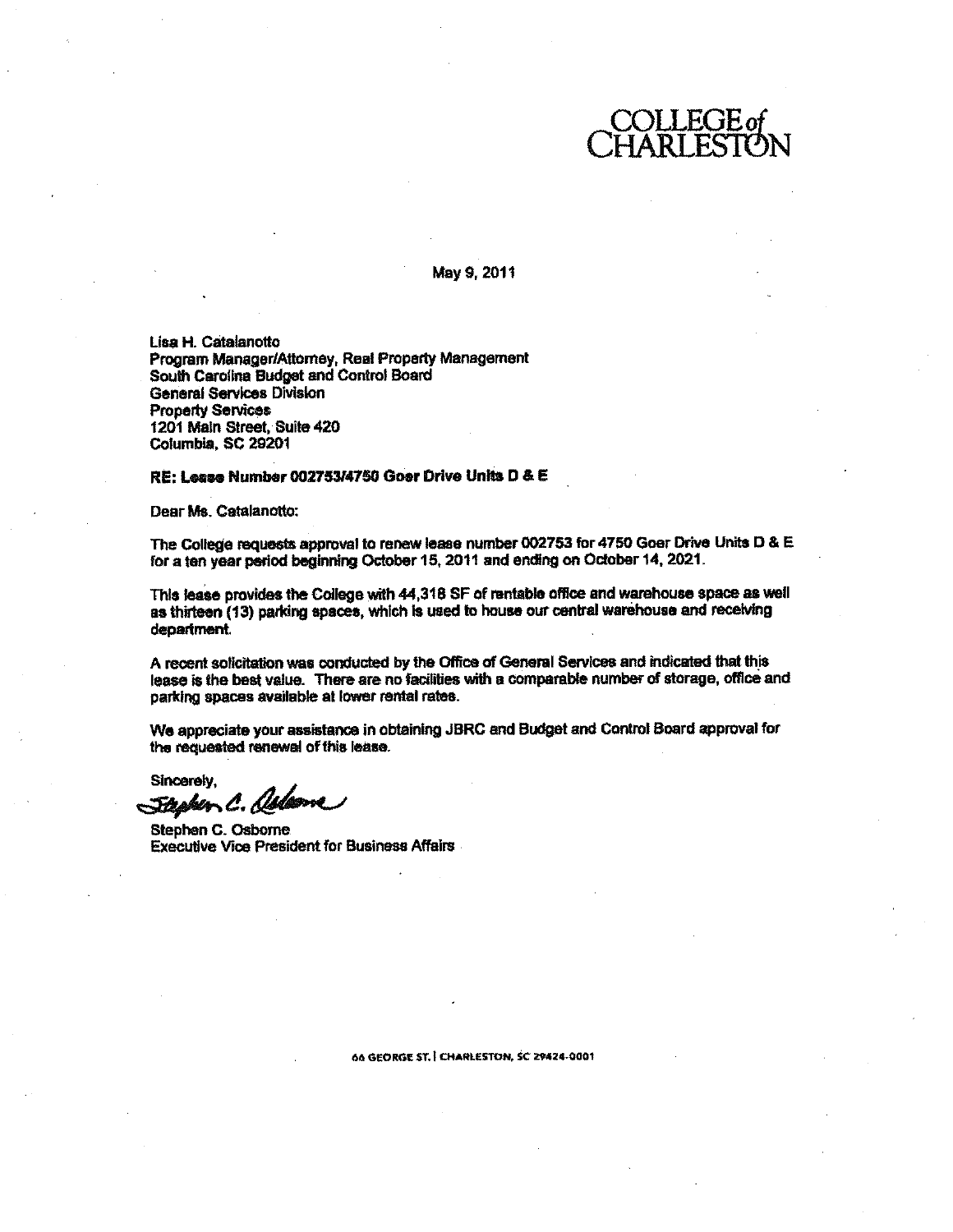

## November 13, 2012

**Ashley Lancaster** South Carolina Budget and Control Board **General Services Division Property Services** 1201 Main Street, Suite 420 Columbia, SC 29201

**RE: Warehouse Space** 

Dear Ms. Lancaster:

The College conducted an in-depth review of South Carolina Public Railways' lease proposal and its warehouse space. We believe that it is in the best interest of the College and the State for us to renew our current lease for warehouse space based on the proposal from Simmons Realty Company dated August 23, 2011.

We respectfully request that this lease be included on the agenda for the Budget and Control Board meeting in December.

Sincerely,

Stephen C. Delevene

Stephen C. Osborne **Executive Vice President for Business Affairs**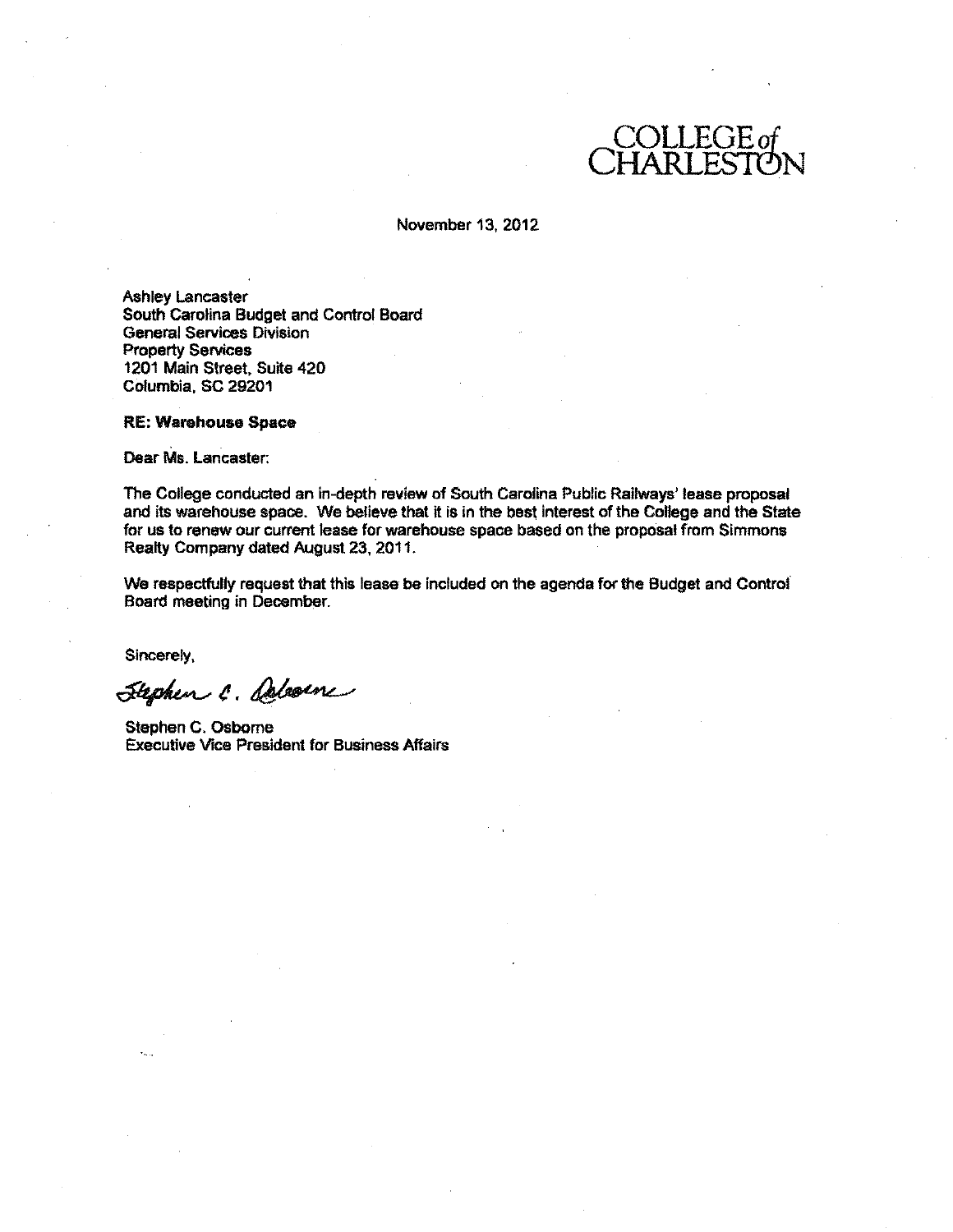## SECTION 1-11-55. Leasing of real property for governmental bodies.

(1) "Governmental body" means a state government department, commission, council, board, bureau, committee, institution, college, university, technical school, legislative body, agency, government corporation, or other establishment or official of the executive, judicial, or legislative branches of this State. Governmental body excludes the General Assembly, Legislative Council, the Office of Legislative Printing, Information and Technology Systems, and all local political subdivisions such as counties. municipalities, school districts, or public service or special purpose districts.

(2) The Budget and Control Board is hereby designated as the single central broker for the leasing of real property for governmental bodies. No governmental body shall enter into any lease agreement or renew any existing lease except in accordance with the provisions of this section.

(3) When any governmental body needs to acquire real property for its operations or any part thereof and state-owned property is not available, it shall notify the Office of General Services of its requirement on rental request forms prepared by the office. Such forms shall indicate the amount and location of space desired, the purpose for which it shall be used, the proposed date of occupancy and such other information as General Services may require. Upon receipt of any such request, General Services shall conduct an investigation of available rental space which would adequately meet the governmental body's requirements, including specific locations which may be suggested and preferred by the governmental body concerned. When suitable space has been located which the governmental body and the office agree meets necessary requirements and standards for state leasing as prescribed in procedures of the board as provided for in subsection (5) of this section, General Services shall give its written approval to the governmental body to enter into a lease agreement. All proposed lease renewals shall be submitted to General Services by the time specified by General Services.

(4) The board shall adopt procedures to be used for governmental bodies to apply for rental space, for acquiring leased space, and for leasing state-owned space to nonstate lessees.

(5) Any participant in a property transaction proposed to be entered who maintains that a procedure provided for in this section has not been properly followed, may request review of the transaction by the Director of the Office of General Services or his designee.

### SECTION 1-11-56. Program to manage leasing: procedures.

The State Budget and Control Board, in an effort to ensure that funds authorized and appropriated for rent are used in the most efficient manner, is directed to develop a program to manage the leasing of all public and private space of state agencies. The board's regulations, upon General Assembly approval, shall include procedures for:

(1) assessing and evaluating agency needs, including the authority to require agency justification for any request to lease public or private space:

(2) establishing standards for the quality and quantity of space to be leased by a requesting agency;

(3) devising and requiring the use of a standard lease form (approved by the Attorney General) with provisions which assert and protect the state's prerogatives including, but not limited to, a right of cancellation in the event of:

(a) a nonappropriation for the renting agency,

(b) a dissolution of the agency, and

(c) the availability of public space in substitution for private space being leased by the agency;

(4) rejecting an agency's request for additional space or space at a specific location, or both:

(5) directing agencies to be located in public space, when available, before private space can be leased; (6) requiring the agency to submit a multi-year financial plan for review by the board's budget office with copies sent to Ways and Means Committee and Senate Finance Committee, before any new lease for space is entered into; and requiring prior review by the Joint Bond Review Committee and the

requirement of Budget and Control Board approval before the adoption of any new lease that commits more than one million dollars in a five-year period; and

(7) requiring prior review by the Joint Bond Review Committee and the requirement of Budget and Control Board approval before the adoption of any new lease that commits more than one million dollars in a five-year period.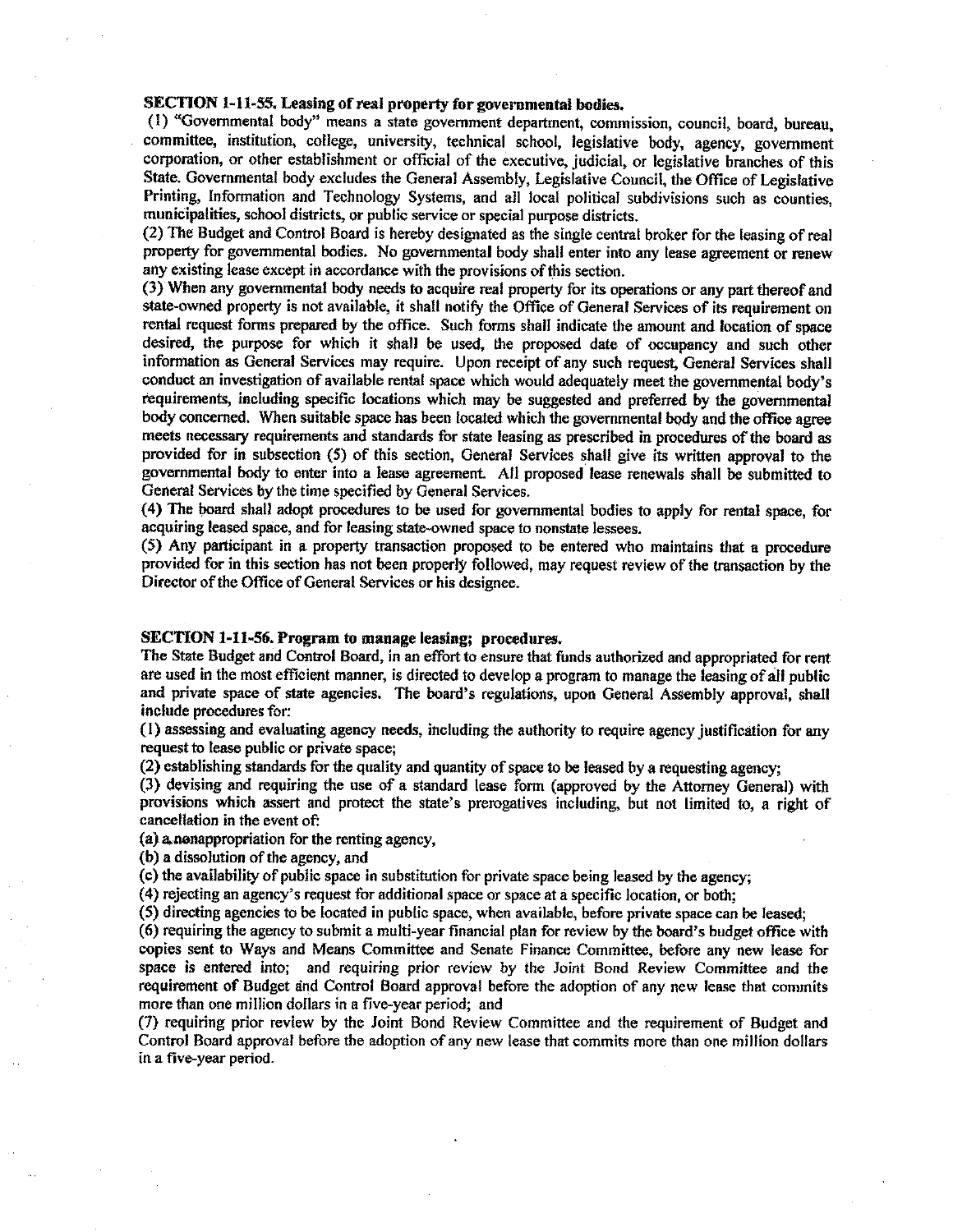| Item 1. |                  | Agency: H12 Clemson University                       | Project: 9906, Core Campus Development                                                                                                                                                                                                                                                                                                                                                                                                                                                                                                                                                                                                                                                                                                                                                                                                                                                                                                                                                                                                                          | CHE Approval Date:<br><b>Committee Review Date:</b><br>B&C Board Approval Date: | 10/23/12                 |
|---------|------------------|------------------------------------------------------|-----------------------------------------------------------------------------------------------------------------------------------------------------------------------------------------------------------------------------------------------------------------------------------------------------------------------------------------------------------------------------------------------------------------------------------------------------------------------------------------------------------------------------------------------------------------------------------------------------------------------------------------------------------------------------------------------------------------------------------------------------------------------------------------------------------------------------------------------------------------------------------------------------------------------------------------------------------------------------------------------------------------------------------------------------------------|---------------------------------------------------------------------------------|--------------------------|
|         | Action           | Proposed: Establish Project for A&E Design           |                                                                                                                                                                                                                                                                                                                                                                                                                                                                                                                                                                                                                                                                                                                                                                                                                                                                                                                                                                                                                                                                 | <b>Budget After Action Proposed</b>                                             |                          |
|         |                  |                                                      |                                                                                                                                                                                                                                                                                                                                                                                                                                                                                                                                                                                                                                                                                                                                                                                                                                                                                                                                                                                                                                                                 | Source<br>Other, Housing Improvement                                            | Amount<br>1,440,000.00   |
|         | Purpose:<br>Ref: | demolished by 2020.<br>Supporting document pages 1-5 | To begin design work to construct an approximately 260,000 square foot mixed use housing and dining facility at<br>Clemson. The facility will include approximately 700 beds in the approximately 179,000 square foot residential<br>portion, a dining facility, convenience store, retail restaurant, and administrative support spaces in the<br>approximately 76,000 square foot dining portion, and approximately 5,000 square feet of shared-use academic<br>seminar and meeting space for faculty and students. The facility will replace the Johnstone complex and Harcombe<br>Dining Hall, both built in 1953. Johnstone is worn out, incapable of being renovated to meet the needs and<br>expectations of students and parents, and has rooms that are too small with inadequate infrastructure. Harcombe<br>was created for a different population, does not have efficient layouts, and is not energy efficient. Construction of<br>this facility, in combination with others, will allow for Johnstone, Harcombe and a majority of the Union to be | <b>Total Funds</b>                                                              | 1,440,000.00             |
| Item 2. | Agency:          | H12 Clemson University                               | Project: 9907, Lehotsky Hall Renovation                                                                                                                                                                                                                                                                                                                                                                                                                                                                                                                                                                                                                                                                                                                                                                                                                                                                                                                                                                                                                         | CHE Approval Date:<br><b>Committee Review Date:</b><br>B&C Board Approval Date: | 11/01/12                 |
|         | Action           | Proposed: Establish Project for A&E Design           |                                                                                                                                                                                                                                                                                                                                                                                                                                                                                                                                                                                                                                                                                                                                                                                                                                                                                                                                                                                                                                                                 | <b>Budget After Action Proposed</b>                                             |                          |
|         |                  |                                                      |                                                                                                                                                                                                                                                                                                                                                                                                                                                                                                                                                                                                                                                                                                                                                                                                                                                                                                                                                                                                                                                                 | Source<br>Other, Institutional Capital Project                                  | Amount                   |
|         | Purpose:         | building up to current codes.                        | To begin design work to renovate Lehotsky Hall which houses the School of Agriculture, Forestry and<br>Environmental Sciences at Clemson. The work will include installing new HVAC and sprinkler systems, making<br>structural reinforcements, improving the electrical, plumbing and information technology systems, upgrading the<br>building envelope, and installing ADA-accessible features. The renovation will also include reprogramming some<br>existing space to meet anticipated academic needs and priorities. The 94,000 square foot building is 38 years old<br>and has not had a comprehensive renovation since construction. Most building systems are original to the<br>building, are inefficient and do not meet current building code requirements. The renovation will bring the                                                                                                                                                                                                                                                          | Fund<br><b>Total Funds</b>                                                      | 350,000.00<br>350,000.00 |

Ref: Supporting document pages 6-10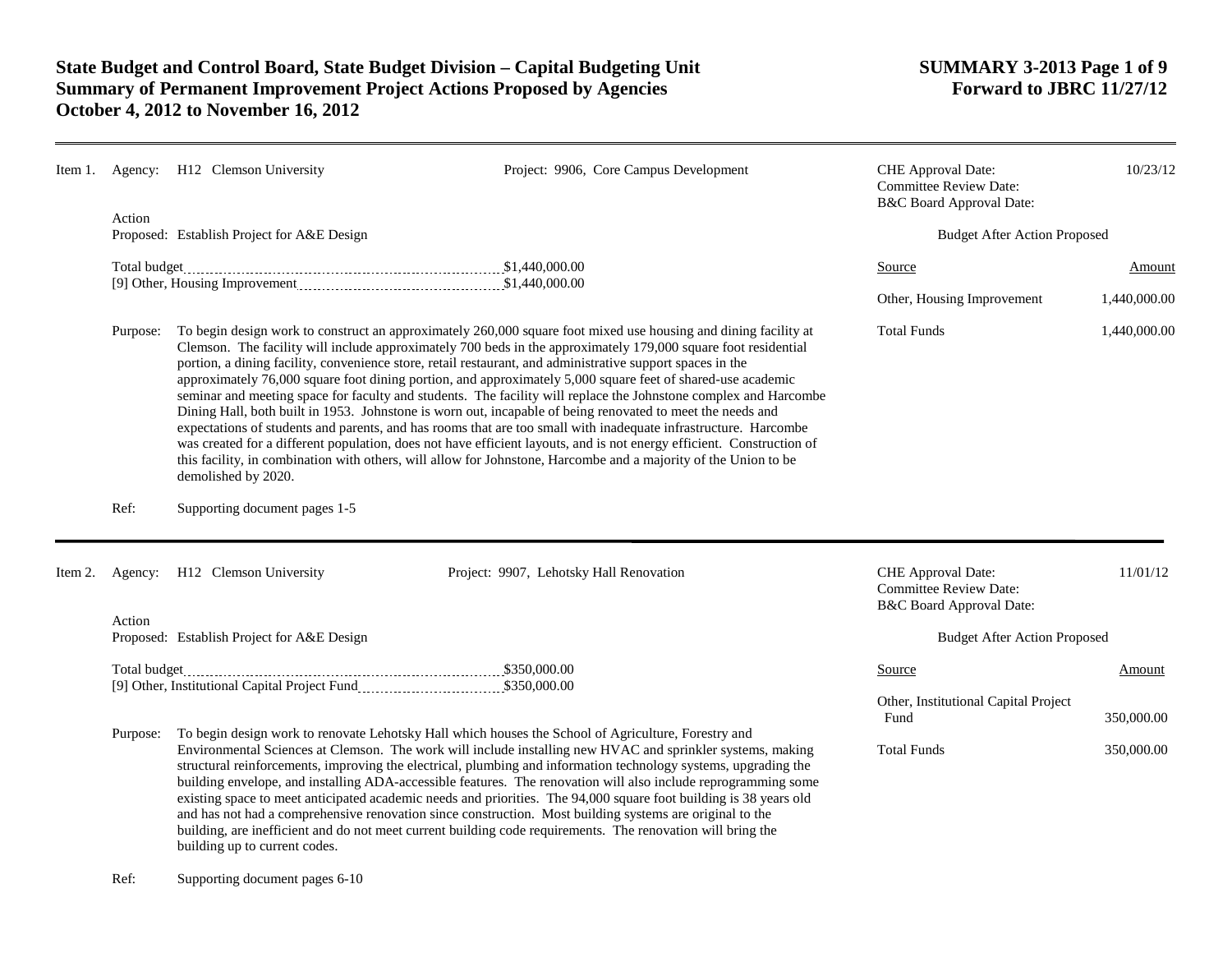|         |          | Item 3. Agency: H27 University of South Carolina                                                                                                                                                                                                                                                                                                                                                                                                                                                                                                                                                                                                                                                                                                                                                                                                                                                                                                                     | Project: 6098, Sumwalt Laboratory Renovations                                                                                                                                                                                                                                                                                                                                                                                                                                                                                                                                                                                                                                                           | CHE Approval Date:<br><b>Committee Review Date:</b><br>B&C Board Approval Date:        | 11/01/12  |
|---------|----------|----------------------------------------------------------------------------------------------------------------------------------------------------------------------------------------------------------------------------------------------------------------------------------------------------------------------------------------------------------------------------------------------------------------------------------------------------------------------------------------------------------------------------------------------------------------------------------------------------------------------------------------------------------------------------------------------------------------------------------------------------------------------------------------------------------------------------------------------------------------------------------------------------------------------------------------------------------------------|---------------------------------------------------------------------------------------------------------------------------------------------------------------------------------------------------------------------------------------------------------------------------------------------------------------------------------------------------------------------------------------------------------------------------------------------------------------------------------------------------------------------------------------------------------------------------------------------------------------------------------------------------------------------------------------------------------|----------------------------------------------------------------------------------------|-----------|
|         | Action   | Proposed: Establish Project for A&E Design                                                                                                                                                                                                                                                                                                                                                                                                                                                                                                                                                                                                                                                                                                                                                                                                                                                                                                                           |                                                                                                                                                                                                                                                                                                                                                                                                                                                                                                                                                                                                                                                                                                         | <b>Budget After Action Proposed</b>                                                    |           |
|         |          |                                                                                                                                                                                                                                                                                                                                                                                                                                                                                                                                                                                                                                                                                                                                                                                                                                                                                                                                                                      |                                                                                                                                                                                                                                                                                                                                                                                                                                                                                                                                                                                                                                                                                                         | Source                                                                                 | Amount    |
|         |          |                                                                                                                                                                                                                                                                                                                                                                                                                                                                                                                                                                                                                                                                                                                                                                                                                                                                                                                                                                      |                                                                                                                                                                                                                                                                                                                                                                                                                                                                                                                                                                                                                                                                                                         | Other, Institutional                                                                   | 28,500.00 |
|         | Purpose: | College of Arts and Sciences.                                                                                                                                                                                                                                                                                                                                                                                                                                                                                                                                                                                                                                                                                                                                                                                                                                                                                                                                        | To begin design work to renovate approximately 5,100 square feet of space in the Sumwalt Building at USC. The<br>renovation will provide three additional teaching labs. The work will include demolishing existing partitions and<br>fixtures and installing new partitions, ceilings, finishes, lab furniture and equipment. It will also include<br>reconfiguring and updating the mechanical, electrical and plumbing systems to accommodate the new laboratory<br>functions and installing new rooftop mechanical units to provide heating and cooling to the labs. Additional lab<br>space is needed to meet current student demands for introductory and intermediate science lab courses in the | <b>Total Funds</b>                                                                     | 28,500.00 |
|         | Ref:     | Supporting document pages 11-15                                                                                                                                                                                                                                                                                                                                                                                                                                                                                                                                                                                                                                                                                                                                                                                                                                                                                                                                      |                                                                                                                                                                                                                                                                                                                                                                                                                                                                                                                                                                                                                                                                                                         |                                                                                        |           |
| Item 4. |          | Agency: H27 University of South Carolina                                                                                                                                                                                                                                                                                                                                                                                                                                                                                                                                                                                                                                                                                                                                                                                                                                                                                                                             | Project: 6099, Broadcast Studio Construction                                                                                                                                                                                                                                                                                                                                                                                                                                                                                                                                                                                                                                                            | <b>CHE</b> Approval Date:<br><b>Committee Review Date:</b><br>B&C Board Approval Date: | 11/01/12  |
|         | Action   | Proposed: Establish Project for A&E Design                                                                                                                                                                                                                                                                                                                                                                                                                                                                                                                                                                                                                                                                                                                                                                                                                                                                                                                           |                                                                                                                                                                                                                                                                                                                                                                                                                                                                                                                                                                                                                                                                                                         | <b>Budget After Action Proposed</b>                                                    |           |
|         |          |                                                                                                                                                                                                                                                                                                                                                                                                                                                                                                                                                                                                                                                                                                                                                                                                                                                                                                                                                                      |                                                                                                                                                                                                                                                                                                                                                                                                                                                                                                                                                                                                                                                                                                         | Source                                                                                 | Amount    |
|         |          |                                                                                                                                                                                                                                                                                                                                                                                                                                                                                                                                                                                                                                                                                                                                                                                                                                                                                                                                                                      |                                                                                                                                                                                                                                                                                                                                                                                                                                                                                                                                                                                                                                                                                                         | Other, Institutional                                                                   | 22,500.00 |
|         | Purpose: | To begin design work to construct a broadcast studio at USC. The studio will be constructed adjacent to the<br>Health Sciences Building which will be renovated to house the College of Mass Communications and Information<br>Studies. The proposed studio will be operated in conjunction with the broadcast program in the renovated Health<br>Sciences multimedia newsroom. It will also act as the communications hub that will serve the university as a<br>whole while enhancing the curriculum and student experience by creating additional opportunities for practicing<br>the live reporting techniques demanded of television reporters. The university's existing studio is used by<br>numerous programs and classes which creates scheduling challenges. The addition of this studio will also allow<br>expansion of studio production capability to courses that do not currently have access due to the limited time the<br>existing studio is free. |                                                                                                                                                                                                                                                                                                                                                                                                                                                                                                                                                                                                                                                                                                         | <b>Total Funds</b>                                                                     | 22,500.00 |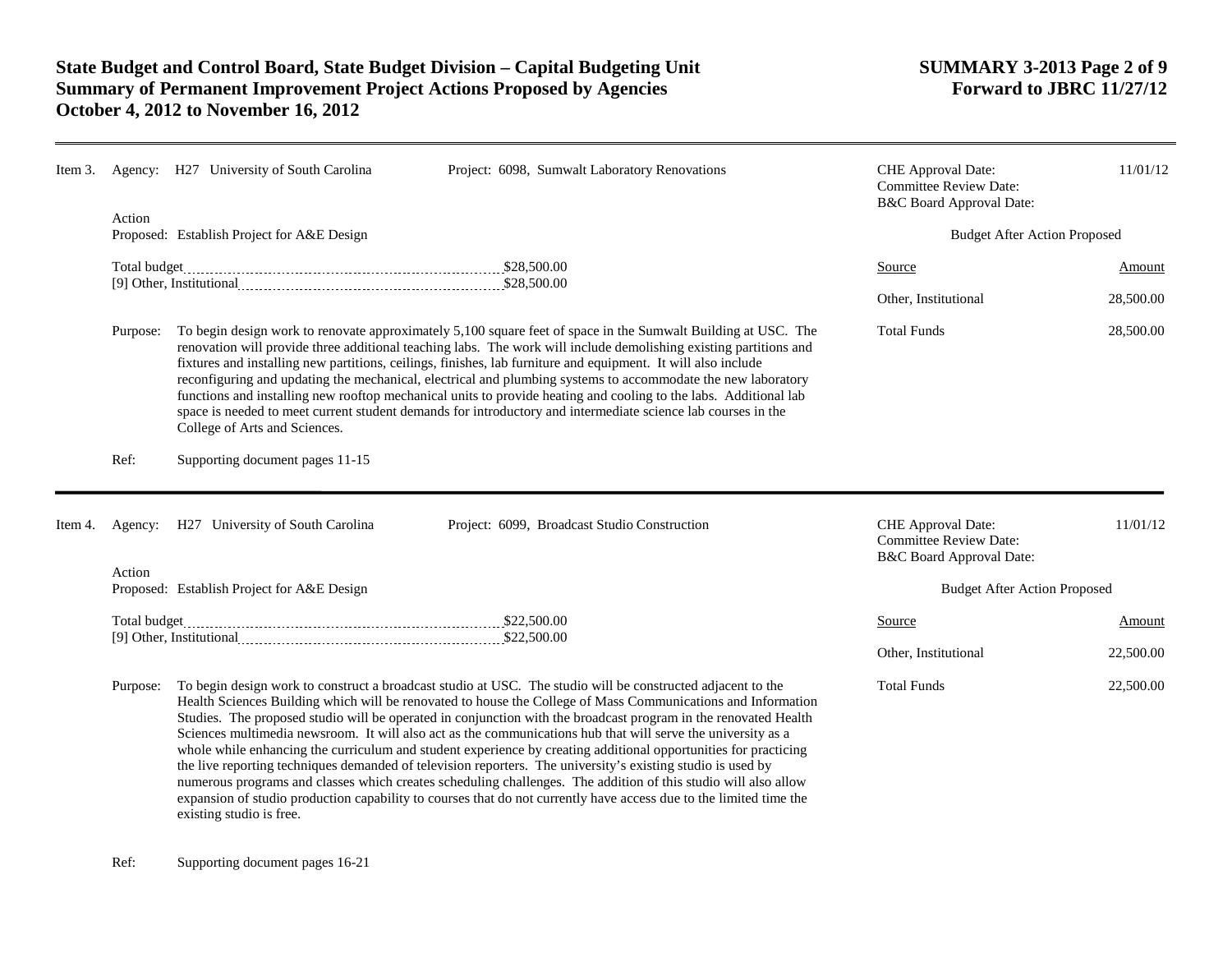| Item 5. | Agency:                                                                                             | H59 State Board for Technical and<br>Comprehensive Education | Project: 6078, Greenville - Barton Campus Technical Resource<br><b>Center Renovation</b>                                                                                                                                                                                                                                                                                                                                                                                                                                                                                                                                                                                                                                                                                                                                                                                                                                                     | CHE Approval Date:<br><b>Committee Review Date:</b><br>B&C Board Approval Date: | 11/14/12      |
|---------|-----------------------------------------------------------------------------------------------------|--------------------------------------------------------------|----------------------------------------------------------------------------------------------------------------------------------------------------------------------------------------------------------------------------------------------------------------------------------------------------------------------------------------------------------------------------------------------------------------------------------------------------------------------------------------------------------------------------------------------------------------------------------------------------------------------------------------------------------------------------------------------------------------------------------------------------------------------------------------------------------------------------------------------------------------------------------------------------------------------------------------------|---------------------------------------------------------------------------------|---------------|
|         | Action                                                                                              | Proposed: Establish Project for A&E Design                   |                                                                                                                                                                                                                                                                                                                                                                                                                                                                                                                                                                                                                                                                                                                                                                                                                                                                                                                                              | <b>Budget After Action Proposed</b>                                             |               |
|         | Total budget                                                                                        |                                                              |                                                                                                                                                                                                                                                                                                                                                                                                                                                                                                                                                                                                                                                                                                                                                                                                                                                                                                                                              | Source                                                                          | <b>Amount</b> |
|         |                                                                                                     |                                                              |                                                                                                                                                                                                                                                                                                                                                                                                                                                                                                                                                                                                                                                                                                                                                                                                                                                                                                                                              | Other, Local College Plant                                                      | 150,000.00    |
|         | Purpose:                                                                                            | technologies for teaching and learning.                      | To begin design work to renovate the Technical Resource Center at the Barton campus of Greenville Tech. The<br>work will include constructing a 5,900 square foot addition to the library to include tutoring rooms, student rooms,<br>media lab and collaborative areas, reconfiguring interior spaces to create a printing center, cyber café/events area,<br>testing center, learning center, Center for Teaching Excellence and other areas, renovating the auditorium, and<br>installing new energy efficient lighting, plumbing, and HVAC systems, exterior windows and doors. Most<br>building systems are original to the 20 year-old building and past their useful lives. The renovation is needed to<br>address deferred maintenance, to develop locations for students to study in small groups and non-traditional<br>learning environments, and to provide a single location for training faculty in updated methodologies and | <b>Total Funds</b>                                                              | 150,000.00    |
|         | Ref:                                                                                                | Supporting document pages 22-27                              |                                                                                                                                                                                                                                                                                                                                                                                                                                                                                                                                                                                                                                                                                                                                                                                                                                                                                                                                              |                                                                                 |               |
| Item 6. | Agency:                                                                                             | E24 Adjutant General                                         | Project: 9770, Greenville Readiness Center Construction                                                                                                                                                                                                                                                                                                                                                                                                                                                                                                                                                                                                                                                                                                                                                                                                                                                                                      | CHE Approval Date:<br><b>Committee Review Date:</b><br>B&C Board Approval Date: | N/A           |
|         | Action                                                                                              | Proposed: Establish Project for A&E Design                   |                                                                                                                                                                                                                                                                                                                                                                                                                                                                                                                                                                                                                                                                                                                                                                                                                                                                                                                                              | <b>Budget After Action Proposed</b>                                             |               |
|         |                                                                                                     |                                                              |                                                                                                                                                                                                                                                                                                                                                                                                                                                                                                                                                                                                                                                                                                                                                                                                                                                                                                                                              | <b>Source</b>                                                                   | Amount        |
|         |                                                                                                     |                                                              |                                                                                                                                                                                                                                                                                                                                                                                                                                                                                                                                                                                                                                                                                                                                                                                                                                                                                                                                              | Federal                                                                         | 300,366.00    |
|         | Purpose:<br>aircraft will provide the on-site training required for the National Guard's mechanics. |                                                              | To begin design work to construct a joint use readiness center building for the National Guard and Greenville Tech<br>in Greenville. The approximately 94,000 square foot building will house two units of the Army National Guard that<br>will use the new Army Aviation Support Facility under construction at the SC Technology and Aviation Center and<br>will also house the Aviation Mechanical School of Greenville Tech. The facility will include an assembly hall,<br>classrooms, library, learning center, simulation center and related support spaces. The existing Greenville<br>Readiness Center is too small and inadequate to house the aviation units that will support the new Army Aviation<br>Support Facility and co-locating with Greenville Tech's Aviation School that teaches mechanics to repair various                                                                                                          | <b>Total Funds</b>                                                              | 300,366.00    |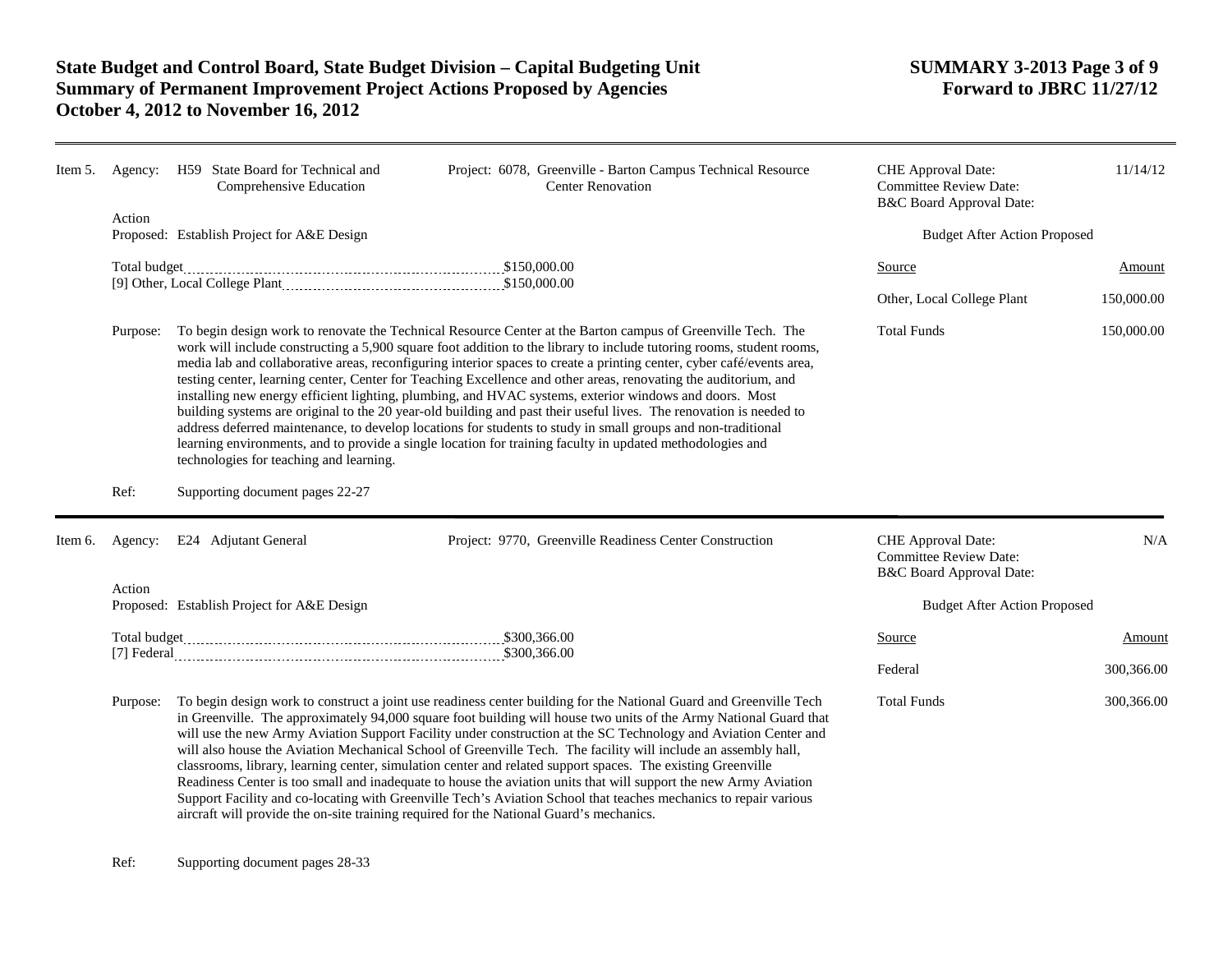# **State Budget and Control Board, State Budget Division – Capital Budgeting Unit SUMMARY 3-2013 Page 4 of 9<br>Summary of Permanent Improvement Project Actions Proposed by Agencies Forward to JBRC 11/27/12 Summary of Permanent Improvement Project Actions Proposed by Agencies October 4, 2012 to November 16, 2012**

| Item 7. | Agency:  | H <sub>12</sub> Clemson University                                | Project: 9905, Greenville One Building Upfit                                                                                                                                                                                                                                                                                                                                                                                                                                                                                                                                                                                                                                                                                                                                                                                                                                                                                                                                                                                                                                                                                                                                                                                                                                                                                                                                                                                                                                                                                                                                                                                                   | <b>CHE</b> Approval Date:<br><b>Committee Review Date:</b><br>B&C Board Approval Date: | 10/23/12                            |
|---------|----------|-------------------------------------------------------------------|------------------------------------------------------------------------------------------------------------------------------------------------------------------------------------------------------------------------------------------------------------------------------------------------------------------------------------------------------------------------------------------------------------------------------------------------------------------------------------------------------------------------------------------------------------------------------------------------------------------------------------------------------------------------------------------------------------------------------------------------------------------------------------------------------------------------------------------------------------------------------------------------------------------------------------------------------------------------------------------------------------------------------------------------------------------------------------------------------------------------------------------------------------------------------------------------------------------------------------------------------------------------------------------------------------------------------------------------------------------------------------------------------------------------------------------------------------------------------------------------------------------------------------------------------------------------------------------------------------------------------------------------|----------------------------------------------------------------------------------------|-------------------------------------|
|         | Action   | Proposed: Establish Construction Budget for \$6,700,000.00        |                                                                                                                                                                                                                                                                                                                                                                                                                                                                                                                                                                                                                                                                                                                                                                                                                                                                                                                                                                                                                                                                                                                                                                                                                                                                                                                                                                                                                                                                                                                                                                                                                                                |                                                                                        | <b>Budget After Action Proposed</b> |
|         | (Add     | Other, Institutional Capital Project Fund)<br>$$6,599,500.00$ [9] |                                                                                                                                                                                                                                                                                                                                                                                                                                                                                                                                                                                                                                                                                                                                                                                                                                                                                                                                                                                                                                                                                                                                                                                                                                                                                                                                                                                                                                                                                                                                                                                                                                                | Source                                                                                 | Amount                              |
|         | Purpose: |                                                                   | To upfit shell space in the Greenville One Building in downtown Greenville for Clemson. The project was<br>established in October 2012 for pre-design work which is now complete. The work will include upfitting<br>floors five through eight and a portion of the first floor in the Greenville One Building leased long-term by<br>Clemson from the Clemson Land Stewardship Foundation. The work will include completing the<br>mechanical, electrical and information technology systems, installing internal wall spacing on the leased<br>floors, and furnishing and equipping the space to meet programmatic needs for the Masters in Business<br>Administration and other business programs. Clemson made the decision in 2001 to develop a major<br>presence by expanding targeted programming efforts in the Greenville community. The upfit will be<br>constructed to LEED Commercial Interiors certification and will include sustainable sites, energy and<br>atmosphere, and other measures. The LEED cost benefit analysis shows a negative cost benefit of<br>\$413,400 at this phase of design based on preliminary figures, but Clemson staff anticipate the negative<br>benefit will be negligible once the design nears completion. The agency reports the total projected cost of<br>this project is \$6.7 million and additional annual operating costs ranging from \$488,246 to \$512,000 will<br>result in the three years following project completion. The agency also reports the projected date for<br>execution of the construction contract is April 2013 and for completion of construction is December 2013. | Other, Institutional Capital Project<br>Fund<br><b>Total Funds</b>                     | 6,700,000.00<br>6,700,000.00        |

Ref: Supporting document pages 34-42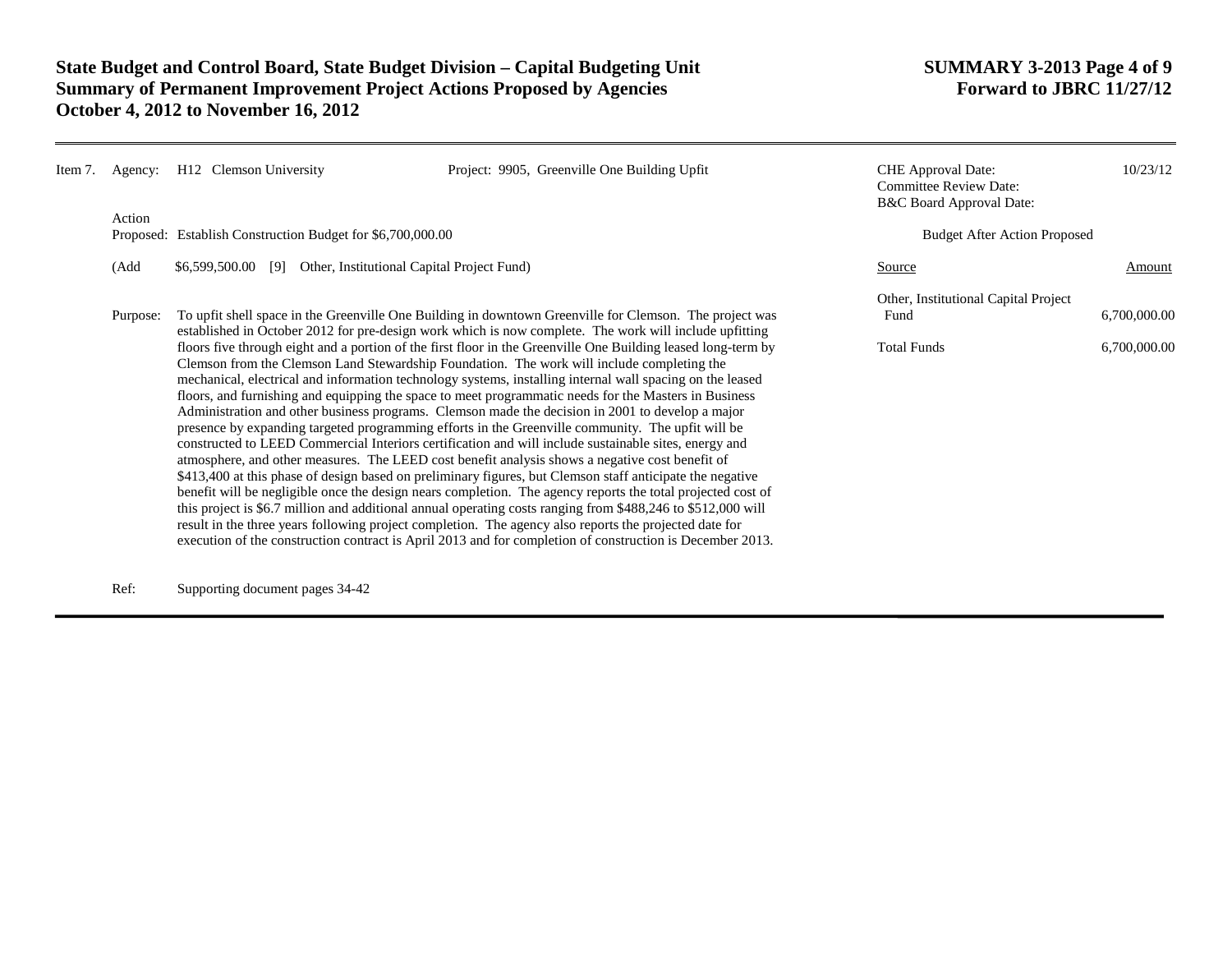| Item 8. |          | Agency: H27 University of South Carolina<br>Project: 6086, Preston College Bathroom and Flooring<br>Renovations                                                                                                                                                                                                                                                                                                                                                                                                                                                                                                                                                                                                                                                                                                                                                                                                                                                                                                                                                                                                                                                  |                                                                                                                                                                                                                                                                                                                                                                                                                                                                                                                                                                                                                                                                                                               | CHE Approval Date:<br><b>Committee Review Date:</b>                             | 10/18/12     |  |
|---------|----------|------------------------------------------------------------------------------------------------------------------------------------------------------------------------------------------------------------------------------------------------------------------------------------------------------------------------------------------------------------------------------------------------------------------------------------------------------------------------------------------------------------------------------------------------------------------------------------------------------------------------------------------------------------------------------------------------------------------------------------------------------------------------------------------------------------------------------------------------------------------------------------------------------------------------------------------------------------------------------------------------------------------------------------------------------------------------------------------------------------------------------------------------------------------|---------------------------------------------------------------------------------------------------------------------------------------------------------------------------------------------------------------------------------------------------------------------------------------------------------------------------------------------------------------------------------------------------------------------------------------------------------------------------------------------------------------------------------------------------------------------------------------------------------------------------------------------------------------------------------------------------------------|---------------------------------------------------------------------------------|--------------|--|
|         | Action   | Proposed: Establish Construction Budget for \$1,500,000.00                                                                                                                                                                                                                                                                                                                                                                                                                                                                                                                                                                                                                                                                                                                                                                                                                                                                                                                                                                                                                                                                                                       |                                                                                                                                                                                                                                                                                                                                                                                                                                                                                                                                                                                                                                                                                                               | B&C Board Approval Date:                                                        |              |  |
|         |          |                                                                                                                                                                                                                                                                                                                                                                                                                                                                                                                                                                                                                                                                                                                                                                                                                                                                                                                                                                                                                                                                                                                                                                  |                                                                                                                                                                                                                                                                                                                                                                                                                                                                                                                                                                                                                                                                                                               | <b>Budget After Action Proposed</b>                                             |              |  |
|         | (Add     | \$1,477,500.00 [9] Other, Housing Maintenance Reserve)<br>To do bathroom and flooring renovations in Preston College residence hall at USC. The project was                                                                                                                                                                                                                                                                                                                                                                                                                                                                                                                                                                                                                                                                                                                                                                                                                                                                                                                                                                                                      |                                                                                                                                                                                                                                                                                                                                                                                                                                                                                                                                                                                                                                                                                                               |                                                                                 |              |  |
|         | Purpose: |                                                                                                                                                                                                                                                                                                                                                                                                                                                                                                                                                                                                                                                                                                                                                                                                                                                                                                                                                                                                                                                                                                                                                                  | Source                                                                                                                                                                                                                                                                                                                                                                                                                                                                                                                                                                                                                                                                                                        | Amount                                                                          |              |  |
|         |          | established in March 2011 for pre-design work which is now complete. The work will include completely<br>renovating the 80 bathrooms by replacing showers and water closets, correcting water leaks, ensuring<br>exhaust, ventilation and drain systems are adequate and working properly, installing new ceiling and wall<br>tiles, and painting. The work will also include replacing vinyl floor tiles in 129 student rooms with<br>durable no-finish vinyl tiles. The renovation will address deferred maintenance in plumbing systems<br>which are well past their expected lives, correct damage from past plumbing leaks, and protect institutional<br>assets from normal usage and past damage. Energy savings and conservation measures will include the<br>installation of low flow plumbing fixtures and energy efficient lighting. The agency reports the total<br>projected cost of this project is \$1.5 million and no additional annual operating costs will result from the<br>project. The agency also reports the projected date for execution of the construction contract is April 2013<br>and for completion of construction is July 2013. |                                                                                                                                                                                                                                                                                                                                                                                                                                                                                                                                                                                                                                                                                                               | Other, Housing Maintenance Reserve                                              | 1,500,000.00 |  |
|         |          |                                                                                                                                                                                                                                                                                                                                                                                                                                                                                                                                                                                                                                                                                                                                                                                                                                                                                                                                                                                                                                                                                                                                                                  |                                                                                                                                                                                                                                                                                                                                                                                                                                                                                                                                                                                                                                                                                                               | <b>Total Funds</b>                                                              | 1,500,000.00 |  |
|         | Ref:     | Supporting document pages 43-48                                                                                                                                                                                                                                                                                                                                                                                                                                                                                                                                                                                                                                                                                                                                                                                                                                                                                                                                                                                                                                                                                                                                  |                                                                                                                                                                                                                                                                                                                                                                                                                                                                                                                                                                                                                                                                                                               |                                                                                 |              |  |
| Item 9. | Agency:  | H51 Medical University of South Carolina                                                                                                                                                                                                                                                                                                                                                                                                                                                                                                                                                                                                                                                                                                                                                                                                                                                                                                                                                                                                                                                                                                                         | Project: 9823, Basic Science Building Craniofacial Biology<br><b>Research Renovation</b>                                                                                                                                                                                                                                                                                                                                                                                                                                                                                                                                                                                                                      | CHE Approval Date:<br><b>Committee Review Date:</b><br>B&C Board Approval Date: | 10/17/12     |  |
|         | Action   |                                                                                                                                                                                                                                                                                                                                                                                                                                                                                                                                                                                                                                                                                                                                                                                                                                                                                                                                                                                                                                                                                                                                                                  |                                                                                                                                                                                                                                                                                                                                                                                                                                                                                                                                                                                                                                                                                                               |                                                                                 |              |  |
|         |          | Proposed: Establish Construction Budget for \$2,600,000.00                                                                                                                                                                                                                                                                                                                                                                                                                                                                                                                                                                                                                                                                                                                                                                                                                                                                                                                                                                                                                                                                                                       |                                                                                                                                                                                                                                                                                                                                                                                                                                                                                                                                                                                                                                                                                                               | <b>Budget After Action Proposed</b>                                             |              |  |
|         | (Add     | \$2,561,000.00 [9] Other, Indirect Cost Recovery)                                                                                                                                                                                                                                                                                                                                                                                                                                                                                                                                                                                                                                                                                                                                                                                                                                                                                                                                                                                                                                                                                                                |                                                                                                                                                                                                                                                                                                                                                                                                                                                                                                                                                                                                                                                                                                               | Source                                                                          | Amount       |  |
|         | Purpose: |                                                                                                                                                                                                                                                                                                                                                                                                                                                                                                                                                                                                                                                                                                                                                                                                                                                                                                                                                                                                                                                                                                                                                                  | To renovate approximately 9,000 square feet on the second floor of the Basic Science Building at MUSC. The                                                                                                                                                                                                                                                                                                                                                                                                                                                                                                                                                                                                    | Other, Indirect Cost Recovery<br>Other, College of Dental Medicine              | 2,561,000.00 |  |
|         |          | project was established in May 2012 for pre-design work which is now complete. The renovation will create 190<br>feet of wet lab bench space and support areas for the College of Dental Medicine including tissue culture rooms,<br>an autoclave room, a dark room, a microscopy room and lab technician areas. It will include reconfiguring space,<br>installing new walls, floors, and ceilings, and modifying the existing HVAC, lighting, plumbing and fire                                                                                                                                                                                                                                                                                                                                                                                                                                                                                                                                                                                                                                                                                                |                                                                                                                                                                                                                                                                                                                                                                                                                                                                                                                                                                                                                                                                                                               | <b>Clinical Revenue</b>                                                         | 39,000.00    |  |
|         |          |                                                                                                                                                                                                                                                                                                                                                                                                                                                                                                                                                                                                                                                                                                                                                                                                                                                                                                                                                                                                                                                                                                                                                                  | protection systems in the space. The renovation is needed to provide sufficient consolidated research space to<br>foster collaborative research within the Department of Craniofacial Biology. Energy savings and conservation<br>measures will include the installation of energy efficient lighting and HVAC equipment, a lighting control system,<br>and water-conserving plumbing fixtures. The agency reports the total projected cost of this project is \$2.6 million<br>and no additional annual operating costs will result from the project. The agency also reports the projected date<br>for execution of the construction contract is July 2013 and for completion of construction is June 2014. | <b>Total Funds</b>                                                              | 2,600,000.00 |  |

Ref: Supporting document pages 49-53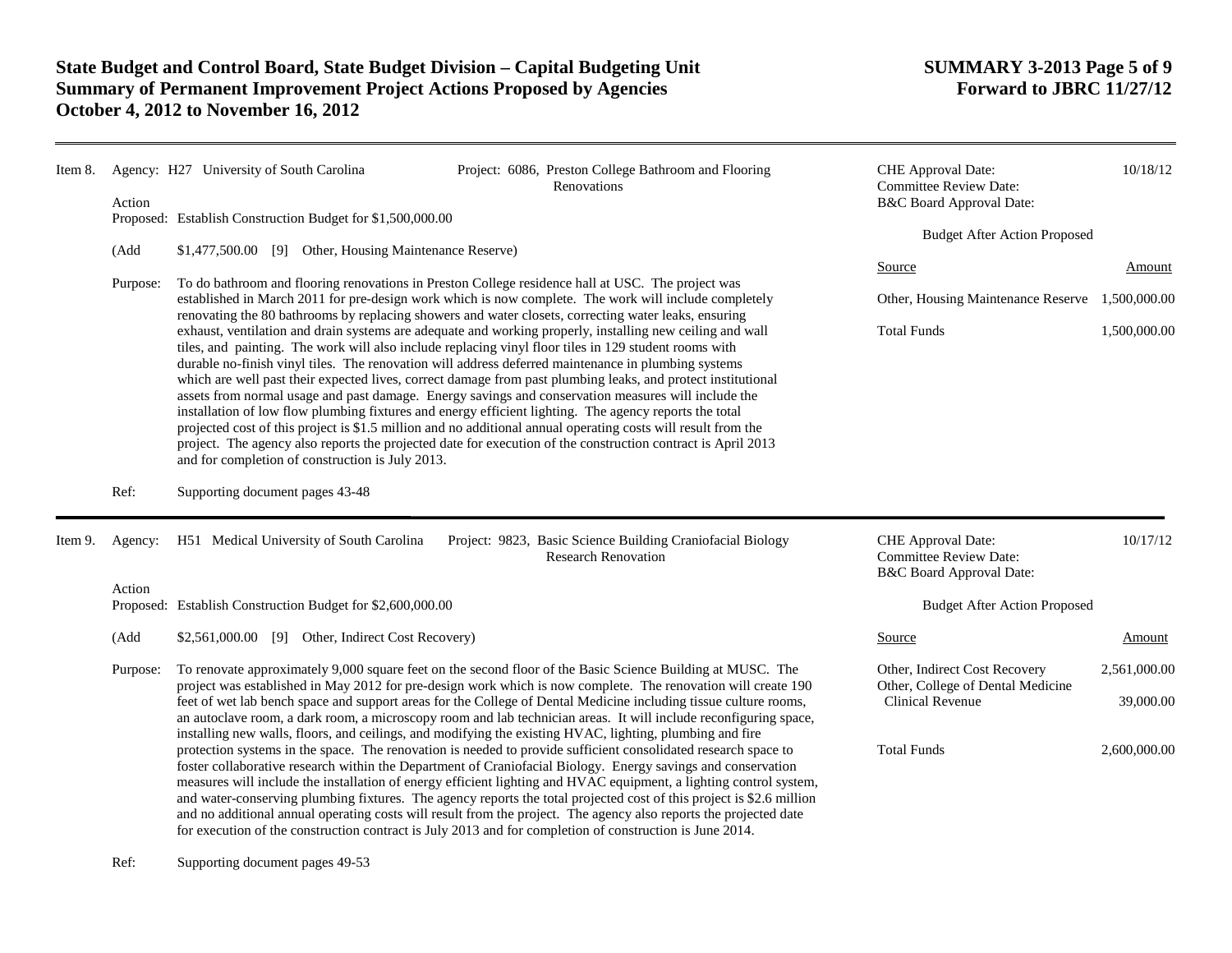| Item 10. Agency: | Project: 6059, Central Carolina - Advanced Manufacturing<br>H59 State Board of Technical and<br><b>Training Center Renovation</b><br>Comprehensive Education                                                                                                                                                                                                                                                                                                                                                                                                                                                                                                                                                                                                                                                                                                                                                                                                                                                                                                                                                                                                                                                                                                                                                      | <b>CHE</b> Approval Date:<br><b>Committee Review Date:</b><br><b>B&amp;C Board Approval Date:</b> | 11/14/12                                     |
|------------------|-------------------------------------------------------------------------------------------------------------------------------------------------------------------------------------------------------------------------------------------------------------------------------------------------------------------------------------------------------------------------------------------------------------------------------------------------------------------------------------------------------------------------------------------------------------------------------------------------------------------------------------------------------------------------------------------------------------------------------------------------------------------------------------------------------------------------------------------------------------------------------------------------------------------------------------------------------------------------------------------------------------------------------------------------------------------------------------------------------------------------------------------------------------------------------------------------------------------------------------------------------------------------------------------------------------------|---------------------------------------------------------------------------------------------------|----------------------------------------------|
| Action           |                                                                                                                                                                                                                                                                                                                                                                                                                                                                                                                                                                                                                                                                                                                                                                                                                                                                                                                                                                                                                                                                                                                                                                                                                                                                                                                   |                                                                                                   |                                              |
|                  | Proposed: Establish Construction Budget for \$8,315,656.00                                                                                                                                                                                                                                                                                                                                                                                                                                                                                                                                                                                                                                                                                                                                                                                                                                                                                                                                                                                                                                                                                                                                                                                                                                                        | <b>Budget After Action Proposed</b>                                                               |                                              |
| (Add<br>(Add     | $$2,482,500.00$ [6]<br>Appropriated State)<br>$$3,765,656.00$ [9]<br>Other, College Capital Project)                                                                                                                                                                                                                                                                                                                                                                                                                                                                                                                                                                                                                                                                                                                                                                                                                                                                                                                                                                                                                                                                                                                                                                                                              | Source                                                                                            | Amount                                       |
| (Add             | $$2,000,000.00$ [9]<br>Other, Note Payable Loan)                                                                                                                                                                                                                                                                                                                                                                                                                                                                                                                                                                                                                                                                                                                                                                                                                                                                                                                                                                                                                                                                                                                                                                                                                                                                  | <b>Appropriated State</b><br>Other, College Capital Project<br>Other, Note Payable Loan           | 2,550,000.00<br>3,765,656.00<br>2,000,000.00 |
| Purpose:         | To renovate property being purchased on Broad Street in Sumter to provide a new training center for Central<br>Carolina Tech. The project was established in July 2012 for pre-design work which is now complete. The work<br>will include renovating approximately 54,700 square feet of the interior, abating asbestos, installing new<br>roofing, HVAC, electrical and plumbing systems, upfitting infrastructure, and repairing parking and sitework.<br>The renovation is needed to provide training space for Continental Tire and to move and expand the college's<br>Basic and Advanced Mechatronics and Industrial Maintenance credit programs. The existing training facility is<br>at capacity and has no room to expand. The facility will be renovated to Green Globes certification and will<br>include water use reduction, recycling, and refrigerant management measures and energy efficient lighting,<br>controls and HVAC systems. The agency reports the total projected cost of this project is \$8,315,656 and<br>additional annual operating costs of \$153,860 will result in the three years following project completion. The<br>agency also reports the projected date for execution of the construction contract is August 2013 and for<br>completion of construction is March 2014. | <b>Total Funds</b>                                                                                | 8,315,656.00                                 |

Ref: Supporting document pages 54-63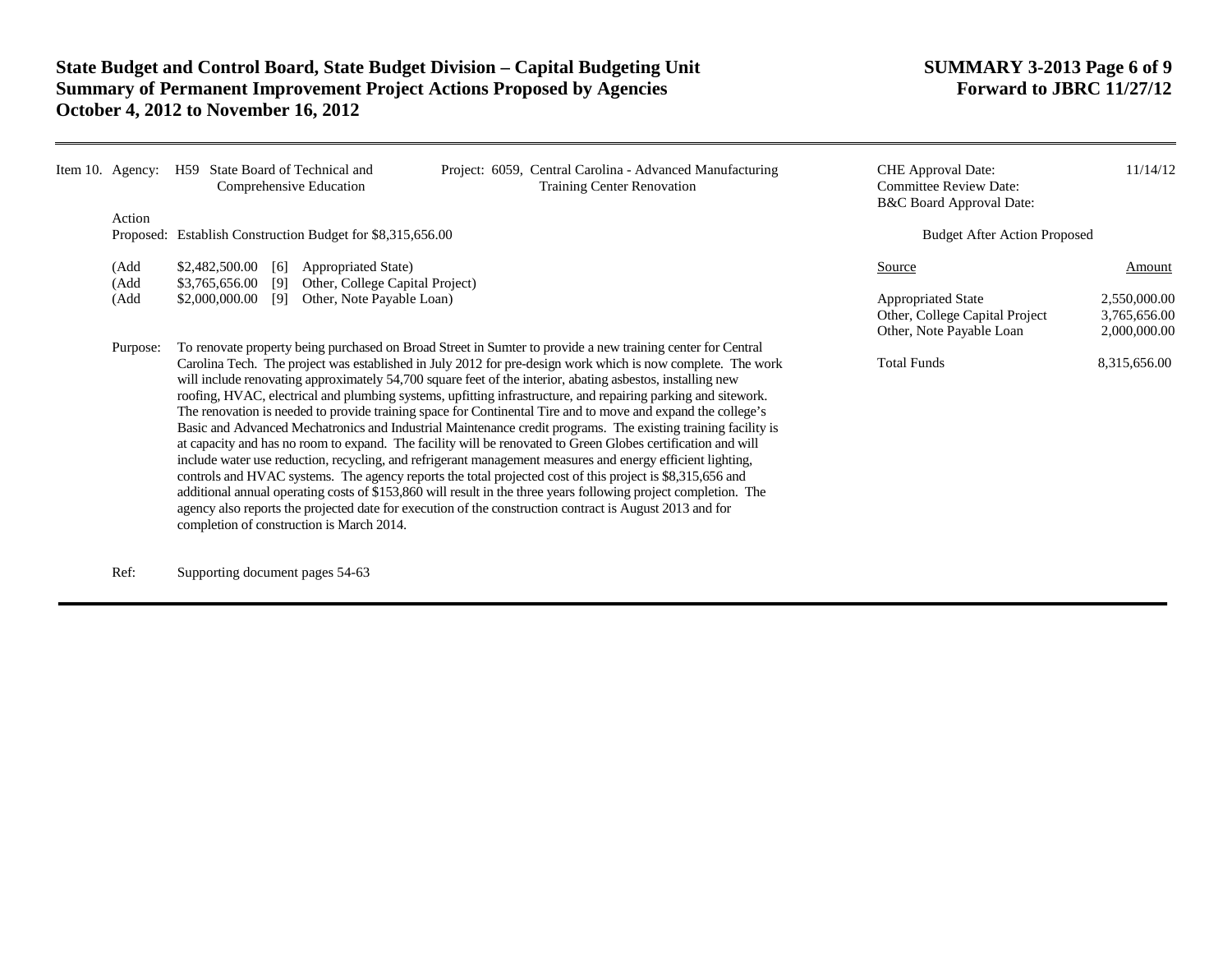| Item 11. Agency:           | H59 State Board for Technical and<br>Comprehensive Education                       | Project: 6077, Midlands - Morris Hall Addition                                                                                                                                                                                                                                                                                                                                                                                                                                                                                                                                                                                                                                                                                                                                                                                                                                                                                                                                                                                                                           | CHE Approval Date:<br><b>Committee Review Date:</b><br>B&C Board Approval Date: | 11/01/12     |
|----------------------------|------------------------------------------------------------------------------------|--------------------------------------------------------------------------------------------------------------------------------------------------------------------------------------------------------------------------------------------------------------------------------------------------------------------------------------------------------------------------------------------------------------------------------------------------------------------------------------------------------------------------------------------------------------------------------------------------------------------------------------------------------------------------------------------------------------------------------------------------------------------------------------------------------------------------------------------------------------------------------------------------------------------------------------------------------------------------------------------------------------------------------------------------------------------------|---------------------------------------------------------------------------------|--------------|
| Action                     | Proposed: Establish Construction Budget for \$1,100,000.00                         |                                                                                                                                                                                                                                                                                                                                                                                                                                                                                                                                                                                                                                                                                                                                                                                                                                                                                                                                                                                                                                                                          | <b>Budget After Action Proposed</b>                                             |              |
| (Add                       | \$1,083,500.00 [9] Other, College)                                                 |                                                                                                                                                                                                                                                                                                                                                                                                                                                                                                                                                                                                                                                                                                                                                                                                                                                                                                                                                                                                                                                                          | Source                                                                          | Amount       |
| Purpose:                   |                                                                                    | To add an addition to Morris Hall on the Airport campus of Midlands Tech. The project was established in June<br>2011 for pre-design work which is now complete. The work will include adding a 3,757 square foot addition with                                                                                                                                                                                                                                                                                                                                                                                                                                                                                                                                                                                                                                                                                                                                                                                                                                          | Other, College                                                                  | 1,100,000.00 |
|                            | contract is September 2013 and for completion of the construction is October 2014. | educational technology labs, offices and student support spaces and renovating approximately 954 square feet of<br>the existing building to create a corridor to the new addition. The addition will provide instructional training<br>spaces needed for faculty to learn state of the art instructional delivery methods and will provide student support<br>spaces needed because of increased enrollment. Because enrollment is up 12% at the college and 10% on the<br>Airport campus since 2005, more space is needed to provide support services to students and for the faculty who<br>serve the students. Energy savings and conservation measures will include the installation of insulated glass, roof<br>and walls and an energy efficient HVAC system. The agency reports the total projected cost of this project is \$1.1<br>million and additional annual operating costs ranging from \$21,600 to \$23,200 will result in the three years<br>following project completion. The agency also reports the projected date for execution of the construction | <b>Total Funds</b>                                                              | 1,100,000.00 |
| Ref:                       | Supporting document pages 64-69                                                    |                                                                                                                                                                                                                                                                                                                                                                                                                                                                                                                                                                                                                                                                                                                                                                                                                                                                                                                                                                                                                                                                          |                                                                                 |              |
| Item 12. Agency:<br>Action | F03 Budget and Control Board                                                       | Project: 9909, Sims-Aycock Building Roof and Wall Leak Repairs                                                                                                                                                                                                                                                                                                                                                                                                                                                                                                                                                                                                                                                                                                                                                                                                                                                                                                                                                                                                           | CHE Approval Date:<br><b>Committee Review Date:</b><br>B&C Board Approval Date: | N/A          |
|                            | Proposed: Establish Construction Budget for \$1,514,000.00                         |                                                                                                                                                                                                                                                                                                                                                                                                                                                                                                                                                                                                                                                                                                                                                                                                                                                                                                                                                                                                                                                                          | <b>Budget After Action Proposed</b>                                             |              |
| (Add                       | \$1,494,200.00 [9] Other, Depreciation Reserve)                                    |                                                                                                                                                                                                                                                                                                                                                                                                                                                                                                                                                                                                                                                                                                                                                                                                                                                                                                                                                                                                                                                                          | Source                                                                          | Amount       |
| Purpose:                   |                                                                                    | To replace the roof on the Sims-Aycock Building which houses DHEC. The project was established in May 2012                                                                                                                                                                                                                                                                                                                                                                                                                                                                                                                                                                                                                                                                                                                                                                                                                                                                                                                                                               |                                                                                 |              |
|                            |                                                                                    | for pre-design work which is now complete. The work will include replacing the roofing membrane, flashing and<br>insulation and refurbishing approximately 12,000 square feet of the metal window wall system on the fourth floor.                                                                                                                                                                                                                                                                                                                                                                                                                                                                                                                                                                                                                                                                                                                                                                                                                                       | Other, Depreciation Reserve                                                     | 1,514,000.00 |
|                            | construction is October 2013.                                                      | The roof is 12 years old, past its useful life, and out of warranty. The roof and window wall system leak, which<br>can damage the building's interior. Replacing them will stop the leaks and improve the thermal performance of<br>the building. Energy savings and conservation measures will include the installation of a white roof surface and<br>energy efficient insulation. The agency reports the total projected cost of this project is \$1,514,000 and annual<br>operating cost savings of \$6,000 will result in the three years following project completion. The agency also<br>reports the projected date for execution of the construction contract is May 2013 and for completion of                                                                                                                                                                                                                                                                                                                                                                 | <b>Total Funds</b>                                                              | 1,514,000.00 |

Ref: Supporting document pages 70-74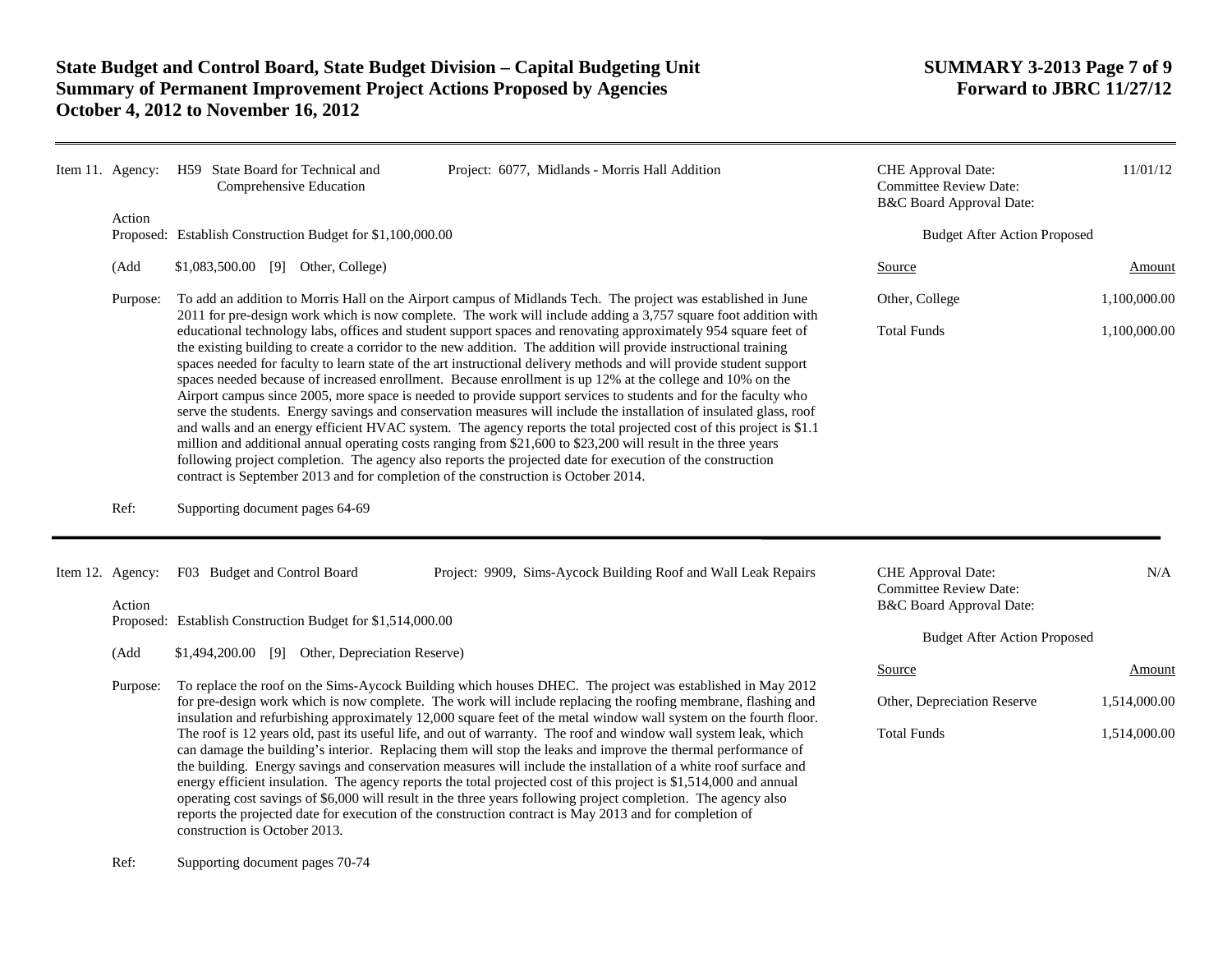| Item 13. Agency:<br>Action | H51 Medical University of South Carolina<br>Proposed: Increase Budget from \$8,000,000.00 to \$9,000,000.00                                                                                                                                                                                                                                                                                                                                                                                                                                                                                                                                                                                                                                                                                                                                                                                                     | Project: 9819, College of Nursing Floors 2-5 Interior<br>Renovation                                                                                                                                                                 | CHE Approval Date:<br><b>Committee Review Date:</b><br>B&C Board Approval Date:<br><b>Budget After Action Proposed</b> | 11/01/12                     |
|----------------------------|-----------------------------------------------------------------------------------------------------------------------------------------------------------------------------------------------------------------------------------------------------------------------------------------------------------------------------------------------------------------------------------------------------------------------------------------------------------------------------------------------------------------------------------------------------------------------------------------------------------------------------------------------------------------------------------------------------------------------------------------------------------------------------------------------------------------------------------------------------------------------------------------------------------------|-------------------------------------------------------------------------------------------------------------------------------------------------------------------------------------------------------------------------------------|------------------------------------------------------------------------------------------------------------------------|------------------------------|
| (Add<br>Purpose:           | \$1,000,000.00 [5] Capital Reserve Fund)<br>To increase the scope to renovate the elevators in the College of Nursing Building at MUSC. The project was                                                                                                                                                                                                                                                                                                                                                                                                                                                                                                                                                                                                                                                                                                                                                         |                                                                                                                                                                                                                                     | Source                                                                                                                 | Amount                       |
|                            |                                                                                                                                                                                                                                                                                                                                                                                                                                                                                                                                                                                                                                                                                                                                                                                                                                                                                                                 | established in November 2011 for pre-design work and increased in May 2012 to establish the construction<br>budget. Replacing the two elevators was included in the conceptual scope of work because the existing elevator          | Capital Reserve Fund<br>Other, Institutional Capital Project<br>Fund                                                   | 1,000,000.00<br>5,000,000.00 |
|                            | doors and cabs were small and antiquated. However, funding limitations required the proposed elevator work to<br>be reduced to minor interior finishes for construction budget approval. Since that time, Capital Reserve Funds<br>appropriated for deferred maintenance have become available to address this concern. The project will now                                                                                                                                                                                                                                                                                                                                                                                                                                                                                                                                                                    |                                                                                                                                                                                                                                     | Other, College of Nursing Tuition                                                                                      | 3,000,000.00                 |
|                            | include reconfiguring and renovating floors two through five, replacing the HVAC, plumbing, electrical and fire<br>alarm systems on each floor, and replacing elevators that serve the entire building. Energy savings and<br>conservation measures will include the installation of energy efficient lighting and HVAC systems and water-<br>conserving plumbing fixtures. The agency reports the total projected cost of this project is \$9 million and no<br>additional annual operating costs will result from the project. The agency also reports the projected date for<br>execution of the construction contract is March 2013 and for completion of construction is June 2014.                                                                                                                                                                                                                        |                                                                                                                                                                                                                                     | <b>Total Funds</b>                                                                                                     | 9,000,000.00                 |
| Ref:                       | Supporting document pages 75-81                                                                                                                                                                                                                                                                                                                                                                                                                                                                                                                                                                                                                                                                                                                                                                                                                                                                                 |                                                                                                                                                                                                                                     |                                                                                                                        |                              |
| Item 14. Agency:<br>Action | F03 Budget and Control Board                                                                                                                                                                                                                                                                                                                                                                                                                                                                                                                                                                                                                                                                                                                                                                                                                                                                                    | Project: 9899, Sumter Street Building Upfit                                                                                                                                                                                         | CHE Approval Date:<br><b>Committee Review Date:</b><br><b>B&amp;C Board Approval Date:</b>                             | N/A                          |
|                            | Proposed: Increase Budget from \$245,665.00 to \$1,283,615.00                                                                                                                                                                                                                                                                                                                                                                                                                                                                                                                                                                                                                                                                                                                                                                                                                                                   |                                                                                                                                                                                                                                     | <b>Budget After Action Proposed</b>                                                                                    |                              |
| (Add                       | \$1,037,950.00 [9] Other, Depreciation Reserve)                                                                                                                                                                                                                                                                                                                                                                                                                                                                                                                                                                                                                                                                                                                                                                                                                                                                 |                                                                                                                                                                                                                                     | Source                                                                                                                 | Amount                       |
| Purpose:                   | To revise the scope and upfit space in the Sumter Street Building to house a new tenant. The project was established<br>in May 2011 for pre-design work and increased in June 2011 to establish the construction budget to renovate the                                                                                                                                                                                                                                                                                                                                                                                                                                                                                                                                                                                                                                                                         |                                                                                                                                                                                                                                     | Capital Reserve Fund                                                                                                   | 9,263.16                     |
|                            |                                                                                                                                                                                                                                                                                                                                                                                                                                                                                                                                                                                                                                                                                                                                                                                                                                                                                                                 | north portion of the building for the Department of Education. Since that time, Education decided not to move into<br>the building and the building will now be upfitted to accommodate the Human Affairs Commission. The work will | Other, Depreciation Reserve                                                                                            | 1,274,351.84                 |
|                            | include installing new ceilings, walls, floor finishes and light fixtures, renovating toilets to comply with ADA<br>requirements, replacing three HVAC units, and doing minor electrical and wall reconfigurations. In addition, new<br>fire alarm and fire sprinkler systems will be added throughout the building to bring it up to current standards. The last<br>major renovation in the building was in 1970. Energy savings and conservation measures will include the installation<br>of energy efficient lighting and HVAC units and motion sensors. The agency reports the total projected cost of this<br>project is \$1,283,615 and annual operating cost savings of \$2,233 will result in the three years following project<br>completion. The agency also reports the projected date for execution of the construction contract is March 2013 and<br>for completion of construction is July 2013. |                                                                                                                                                                                                                                     | <b>Total Funds</b>                                                                                                     | 1,283,615.00                 |

Ref: Supporting document pages 82-86